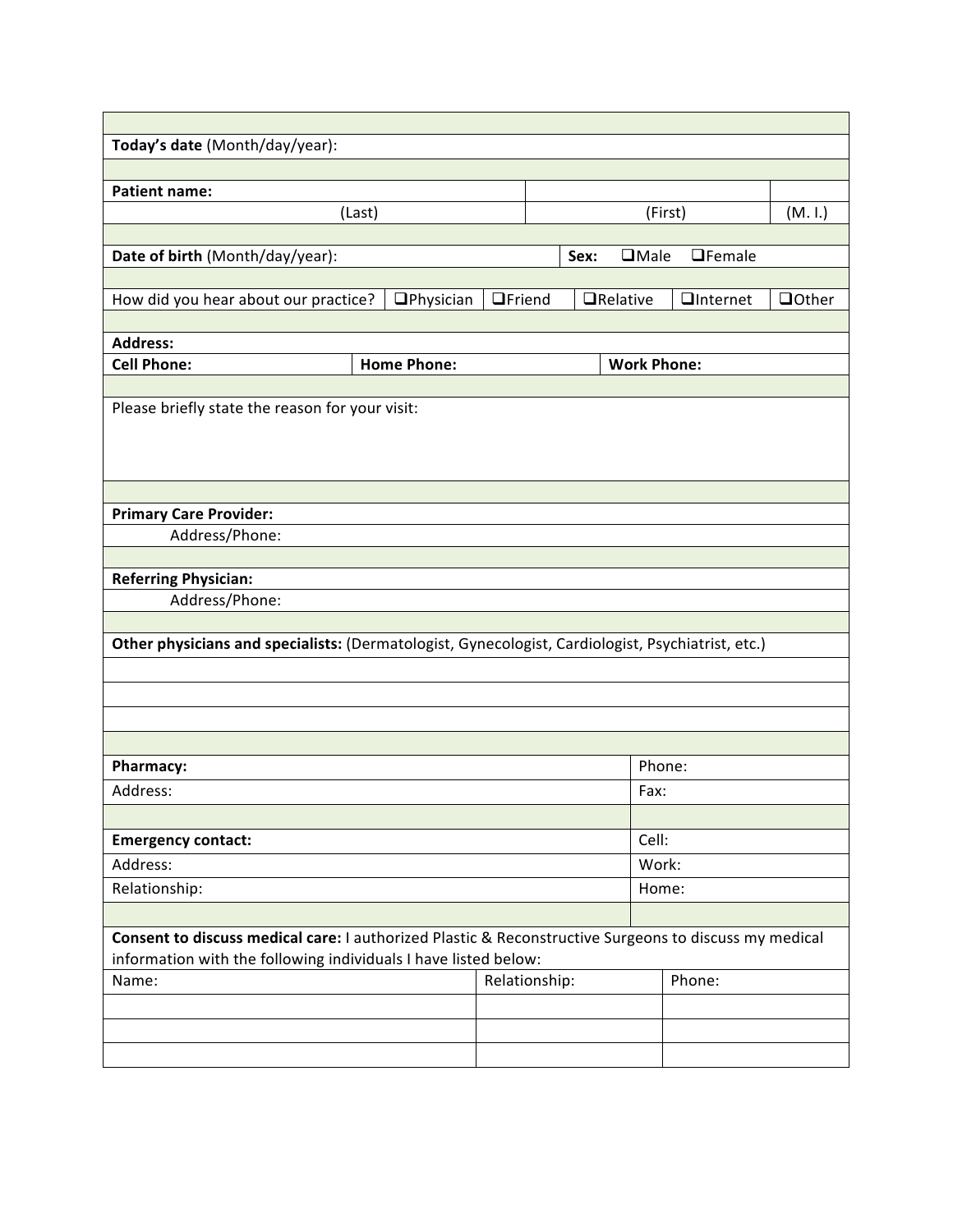| <b>MEDICAL HISTORY:</b>       |                                                                                    |  |  |  |  |  |
|-------------------------------|------------------------------------------------------------------------------------|--|--|--|--|--|
|                               |                                                                                    |  |  |  |  |  |
|                               | Please check conditions below (X) that you currently have OR have had in the past. |  |  |  |  |  |
| Asthma<br>⊔                   | Liver disease<br>□                                                                 |  |  |  |  |  |
| $\Box$ Bronchitis/pneumonia   | $\Box$ Hepatitis                                                                   |  |  |  |  |  |
| □ Emphysema/COPD              | $\Box$ Irritable bowel                                                             |  |  |  |  |  |
| $\Box$ Tuberculosis           | $\Box$ Crohn's disease/ Ulcerative colitis                                         |  |  |  |  |  |
| ❏<br>Cancer                   | Acid reflux/GERD                                                                   |  |  |  |  |  |
|                               |                                                                                    |  |  |  |  |  |
| <b>Bleeding disorder</b><br>❏ | Thyroid nodule/goiter<br>❏                                                         |  |  |  |  |  |
| Anemia<br>◻                   | $\Box$ Hypothyroidism                                                              |  |  |  |  |  |
| Blood clots/DVT               | $\Box$ Diabetes                                                                    |  |  |  |  |  |
| <b>Q</b> Pulmonary Embolism   | $\Box$ Insulin dependent?                                                          |  |  |  |  |  |
| $\Box$<br>Stroke/TIA          | □<br>Autoimmune disease                                                            |  |  |  |  |  |
|                               |                                                                                    |  |  |  |  |  |
| ❏<br>Hypertension             | Glaucoma<br>❏                                                                      |  |  |  |  |  |
| Congestive Heart Failure      | $\Box$ Kidney stones                                                               |  |  |  |  |  |
| $\Box$ Edema/Swelling         | $\Box$ Kidney disease                                                              |  |  |  |  |  |
| $\Box$ Varicose veins         | $\Box$ Dialysis                                                                    |  |  |  |  |  |
| ❏<br>Heart attack             | $\Box$ Prostate problems (men)                                                     |  |  |  |  |  |
| Pacemaker/Defibrillator<br>❏  | <b>Bladder/kidney infections</b><br>❏                                              |  |  |  |  |  |
|                               |                                                                                    |  |  |  |  |  |
| Arthritis<br>◻                | $\Box$ Dysplastic nevi                                                             |  |  |  |  |  |
| ❏<br>Gout                     | $\Box$ Basal cell cancer                                                           |  |  |  |  |  |
| $\Box$ Joint replacements     | $\Box$ Squamous cell cancer                                                        |  |  |  |  |  |
| Back/neck problems<br>❏       | Malignant melanoma<br>⊔                                                            |  |  |  |  |  |
|                               |                                                                                    |  |  |  |  |  |
| Bipolar disorder<br>❏         | $\Box$ Multiple sclerosis                                                          |  |  |  |  |  |
| Anxiety/Depression<br>❏       | Myasthenia gravis<br>$\Box$                                                        |  |  |  |  |  |
| $\Box$ Panic attacks          | $\Box$ Neuromuscular disease                                                       |  |  |  |  |  |
| Alcoholism<br>◻               | $\Box$ Epilepsy/seizures                                                           |  |  |  |  |  |
| Drug dependency<br>❏          | Eczema/Psoriasis<br>❏                                                              |  |  |  |  |  |
| ❏<br><b>HIV</b>               | $\Box$ Shingles                                                                    |  |  |  |  |  |
| ❏<br>Herpes                   | $\Box$<br><b>MRSA</b>                                                              |  |  |  |  |  |

| <b>Women Only:</b>                    |                                        |
|---------------------------------------|----------------------------------------|
|                                       |                                        |
| Last Mammogram:                       |                                        |
| <b>Breast Cancer</b>                  | $\Box$ Yes<br>$\square$ No             |
| Are you currently pregnant:           | $\Box$ Yes<br>$\square$ No             |
| Are you taking supplemental estrogen: | $\square$ No<br>$\Box$ Yes             |
| Have you breast-fed in the past year: | $\square$ No<br>$\Box$ Yes             |
| <b>Number of Pregnancies:</b>         | Number of miscarriages or stillbirths: |
| Number of children:                   | Number of low birthweight babies:      |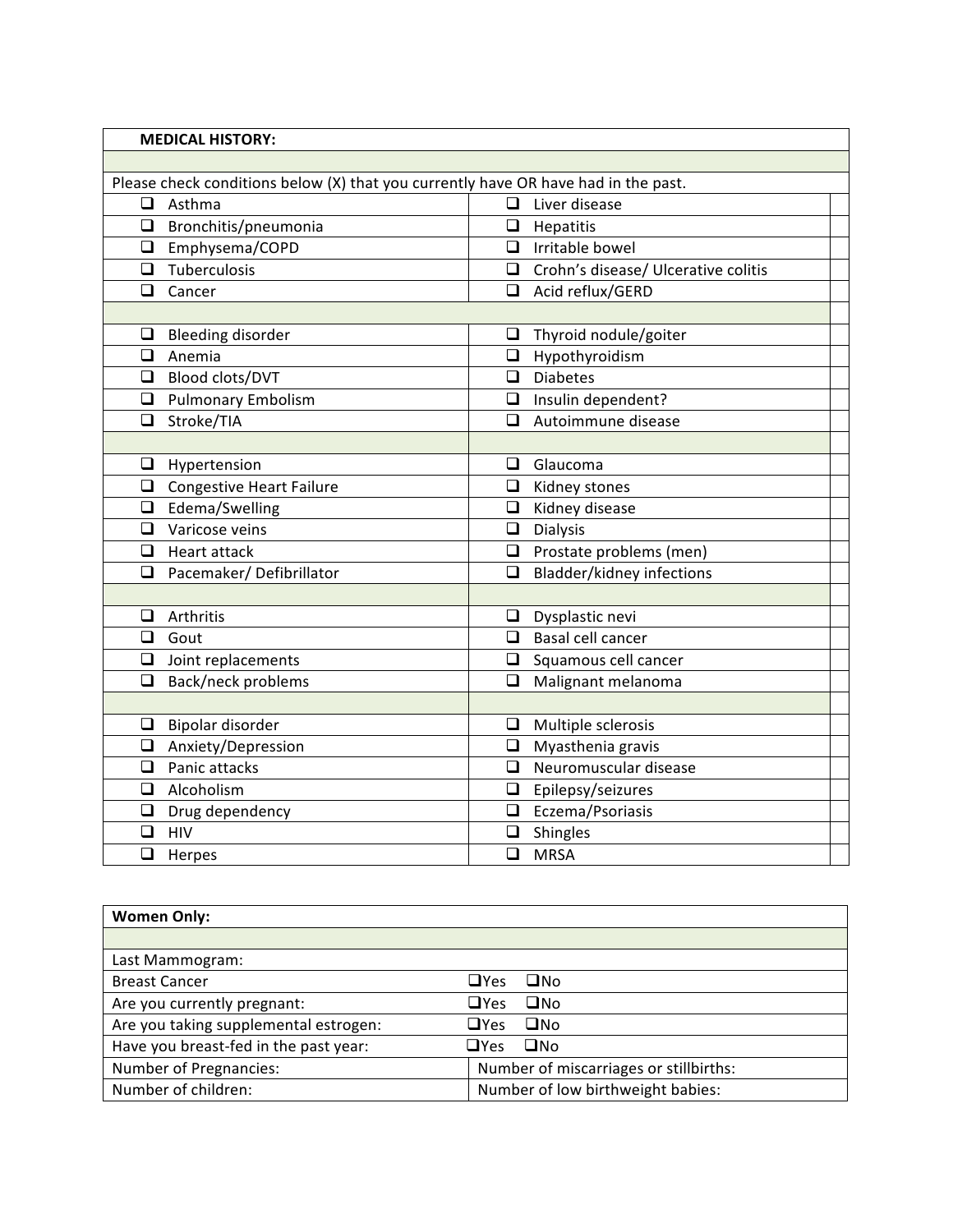| <b>CURRENT MEDICATIONS:</b>                                                                     |                                       |                           |  |  |  |  |
|-------------------------------------------------------------------------------------------------|---------------------------------------|---------------------------|--|--|--|--|
|                                                                                                 |                                       |                           |  |  |  |  |
| Please list ALL prescription and/or nonprescription medications, including pain relievers, oral |                                       |                           |  |  |  |  |
| contraceptives, diuretics, laxatives, cold medications, allergy medications, etc.               |                                       |                           |  |  |  |  |
| Medication                                                                                      | Strength<br># pills taken & frequency |                           |  |  |  |  |
| Example: Tylenol                                                                                | 500 mg                                | 1 twice a day             |  |  |  |  |
|                                                                                                 |                                       |                           |  |  |  |  |
|                                                                                                 |                                       |                           |  |  |  |  |
|                                                                                                 |                                       |                           |  |  |  |  |
|                                                                                                 |                                       |                           |  |  |  |  |
|                                                                                                 |                                       |                           |  |  |  |  |
|                                                                                                 |                                       |                           |  |  |  |  |
| <b>Vitamins and Herbal Supplements</b>                                                          | Strength                              | # pills taken & frequency |  |  |  |  |
|                                                                                                 |                                       |                           |  |  |  |  |
|                                                                                                 |                                       |                           |  |  |  |  |
|                                                                                                 |                                       |                           |  |  |  |  |
|                                                                                                 |                                       |                           |  |  |  |  |

| <b>ALLERGIES:</b>                                                     |                            |
|-----------------------------------------------------------------------|----------------------------|
|                                                                       |                            |
| MEDICATION/FOOD:                                                      | <b>REACTION:</b>           |
|                                                                       |                            |
|                                                                       |                            |
|                                                                       |                            |
| Do you have a tape or adhesive sensitivity?                           | $\Box$ Yes<br>$\square$ No |
| Do you have an allergy to Latex?                                      | $\Box$ Yes<br>$\square$ No |
| Have you taken aspirin-containing products in the last 2 weeks?       | $\Box$ Yes<br>$\square$ No |
| Have you taken nonsteroidal anti-inflammatory medications             |                            |
| (Advil, Motrin, ibuprofen, Naprosyn, etc.) in the last 2 weeks?       | $\Box$ Yes<br>$\square$ No |
| Have you taken steroids or cortisone type drugs within the last year? | $\Box$ No<br>$\Box$ Yes    |
|                                                                       |                            |
| <b>SURGICAL HISTORY:</b>                                              |                            |
|                                                                       |                            |
| Operation:                                                            | Date of Surgery:           |
|                                                                       |                            |
|                                                                       |                            |
|                                                                       |                            |
|                                                                       |                            |
|                                                                       |                            |
|                                                                       |                            |
| Have you ever had a blood transfusion?                                | Year:                      |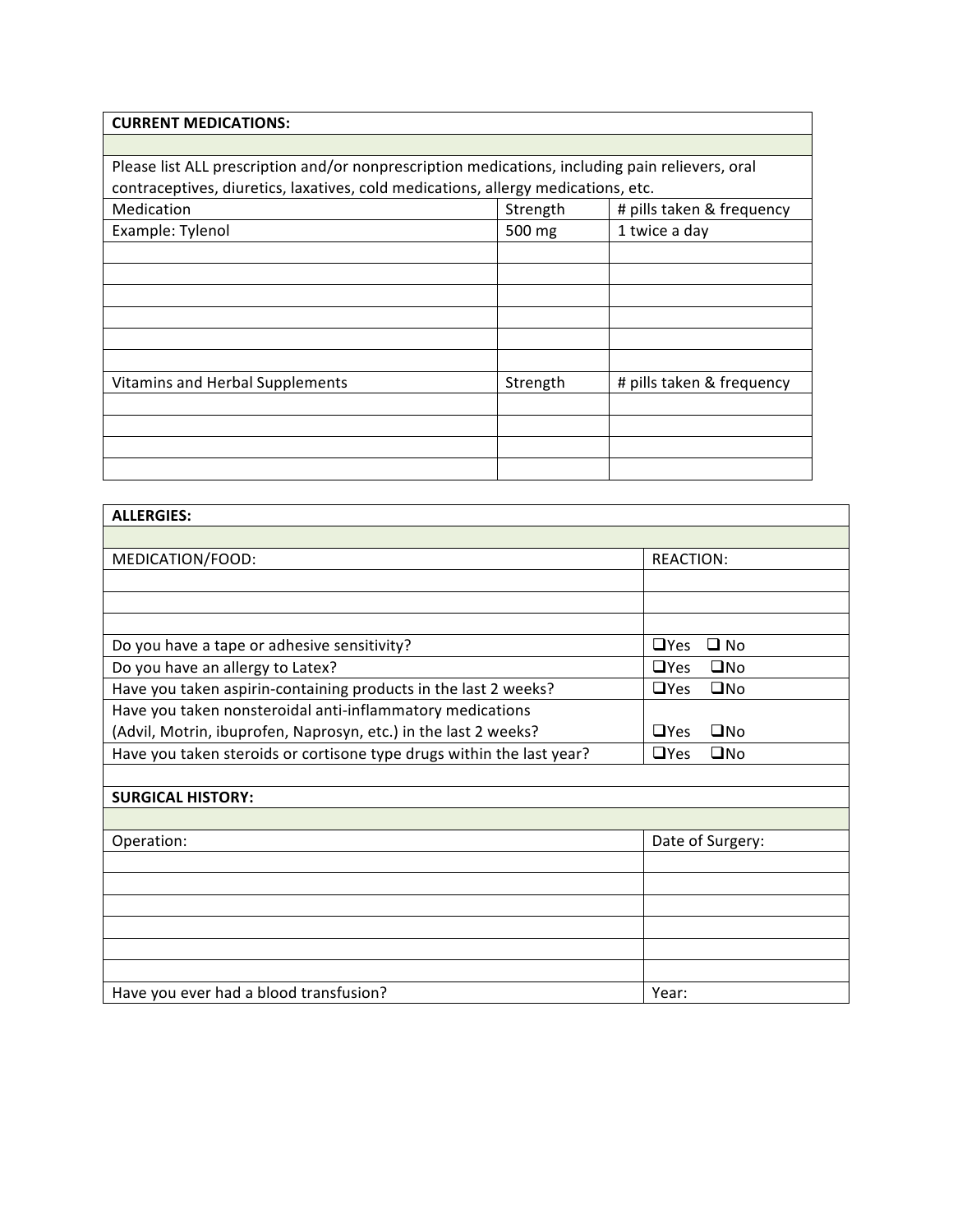| <b>FAMILY HISTORY:</b> |      |                  |                    |                                |  |  |
|------------------------|------|------------------|--------------------|--------------------------------|--|--|
|                        |      |                  |                    |                                |  |  |
| Relation:              | Age: | Age at<br>Death: | Cause of<br>Death: | <b>Other Medical Problems:</b> |  |  |
| Father                 |      |                  |                    |                                |  |  |
| Mother                 |      |                  |                    |                                |  |  |
| <b>Brothers</b>        |      |                  |                    |                                |  |  |
|                        |      |                  |                    |                                |  |  |
|                        |      |                  |                    |                                |  |  |
|                        |      |                  |                    |                                |  |  |
| Sisters                |      |                  |                    |                                |  |  |
|                        |      |                  |                    |                                |  |  |
|                        |      |                  |                    |                                |  |  |
|                        |      |                  |                    |                                |  |  |
| Sons                   |      |                  |                    |                                |  |  |
|                        |      |                  |                    |                                |  |  |
|                        |      |                  |                    |                                |  |  |
|                        |      |                  |                    |                                |  |  |
| Daughters              |      |                  |                    |                                |  |  |
|                        |      |                  |                    |                                |  |  |
|                        |      |                  |                    |                                |  |  |
|                        |      |                  |                    |                                |  |  |

| Please check the boxes below if your blood relatives have had any of the following problems: |                                 |  |  |  |  |
|----------------------------------------------------------------------------------------------|---------------------------------|--|--|--|--|
| Anesthesia problems                                                                          | Heart disease<br>ப              |  |  |  |  |
| Asthma                                                                                       | Kidney disease<br>⊔             |  |  |  |  |
| Bleeding disorder                                                                            | Malignant hyperthermia          |  |  |  |  |
| Breast cancer                                                                                | Malignant melanoma<br>⊔         |  |  |  |  |
| Other Cancer                                                                                 | Miscarriage<br>⊔                |  |  |  |  |
| Clotting disorder                                                                            | <b>Ovarian cancer ADD</b><br>×. |  |  |  |  |
| Deep venous thrombosis                                                                       | Pulmonary embolism ADD          |  |  |  |  |
| Emphysema/COPD                                                                               | Skin cancer                     |  |  |  |  |
| Depression                                                                                   | Stroke<br>ப                     |  |  |  |  |
| <b>Diabetes</b>                                                                              | Substance abuse                 |  |  |  |  |
| Hypertension                                                                                 | Uterine cancer<br>$\sim$        |  |  |  |  |
| Other:                                                                                       |                                 |  |  |  |  |
|                                                                                              |                                 |  |  |  |  |
|                                                                                              |                                 |  |  |  |  |

 $\mathbf{r}$ 

<u> 1989 - Johann Stoff, deutscher Stoff, der Stoff, der Stoff, der Stoff, der Stoff, der Stoff, der Stoff, der S</u>

 $\overline{\phantom{0}}$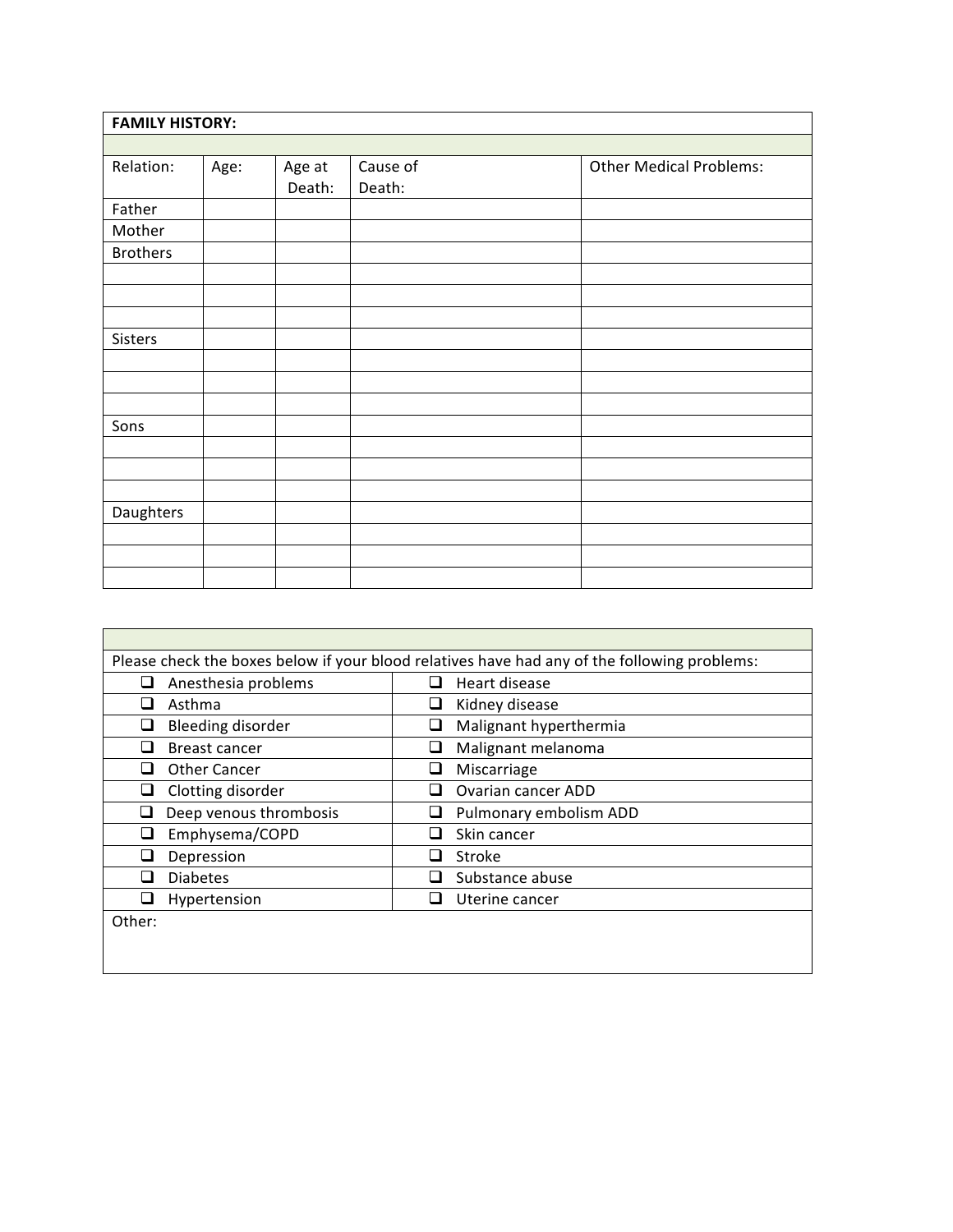| SOCIAL, EDUCATIONAL, AND WORK HISTORY: |                      |              |                 |                           |                     |                            |
|----------------------------------------|----------------------|--------------|-----------------|---------------------------|---------------------|----------------------------|
|                                        |                      |              |                 |                           |                     |                            |
| Marital status:                        | $\Box$ Single        |              | <b>OMarried</b> | <b>ODivorced</b>          | <b>OWidowed</b>     | $\square$ <sub>NA</sub>    |
| Age of children:                       |                      |              |                 |                           |                     |                            |
|                                        |                      |              |                 |                           |                     |                            |
| Employment status:                     | □Self-Employed       |              |                 | $\Box$ Employed           | $\Box$ Retired      | $\Box$ Disabled            |
| Occupation (present or prior):         |                      |              |                 |                           |                     |                            |
| Level of education (years of school):  |                      |              |                 |                           |                     |                            |
|                                        |                      |              |                 |                           |                     |                            |
| Do your exercise regularly?            | Hours per day:       |              |                 | Hours per day:            |                     | Days per week:             |
| Type of exercise:                      |                      |              |                 |                           |                     |                            |
|                                        |                      |              |                 |                           |                     |                            |
| Do you drink alcohol?                  | $\Box$ Yes           | $\square$ No |                 | $\Box$ Not currently      |                     |                            |
|                                        | # of drinks per day: |              |                 |                           | # of days per week: |                            |
|                                        |                      |              |                 |                           |                     |                            |
| Are you a current cigarette            | $\Box$ Yes           | $\square$ No |                 | Do you want to quit?      |                     | $\square$ No<br>$\Box$ Yes |
| smoker?                                |                      |              |                 | Have you set a quit date? |                     | $\square$ No<br>$\Box$ Yes |
|                                        |                      |              |                 | Years smoked:             |                     | Packs per day:             |
| Do you use other tobacco               | □Yes □No             |              |                 | □Gum/Patch                |                     | $\Box$ Cigars              |
| products?                              |                      |              |                 | $\Box$ E cigarettes       |                     | <b>O</b> Chew              |
| Are you a former smoker?               | $\Box$ Yes           | $\square$ No |                 | Quit date:                |                     |                            |
|                                        |                      |              |                 | Years smoked:             |                     | Packs per day:             |
|                                        |                      |              |                 |                           |                     |                            |
| Do you use recreational drugs?         | $\Box$ Yes           | $\square$ No |                 | $\Box$ Not currently      | Frequency of use:   |                            |
|                                        | Drugs:               |              |                 |                           |                     |                            |
|                                        |                      |              |                 |                           |                     |                            |
| Are you sexually active?               | $\Box$ Yes           | $\square$ No |                 | $\Box$ Not currently      |                     |                            |
| Partners:                              | $\Box$ Female        |              | $\square$ Male  |                           |                     |                            |
| Birth control/protection:              | $\Box$ Yes           | $\square$ No |                 |                           |                     |                            |

| <b>INSURANCE INFORMATION:</b> |                         |  |  |  |
|-------------------------------|-------------------------|--|--|--|
|                               |                         |  |  |  |
| Primary Insurance Company:    | <b>Subscriber Name:</b> |  |  |  |
| Group #/Claims #:             | Subscriber ID:          |  |  |  |
| Secondary Insurance Company:  | <b>Subscriber Name:</b> |  |  |  |
| Group #/Claims #:             | Subscriber ID:          |  |  |  |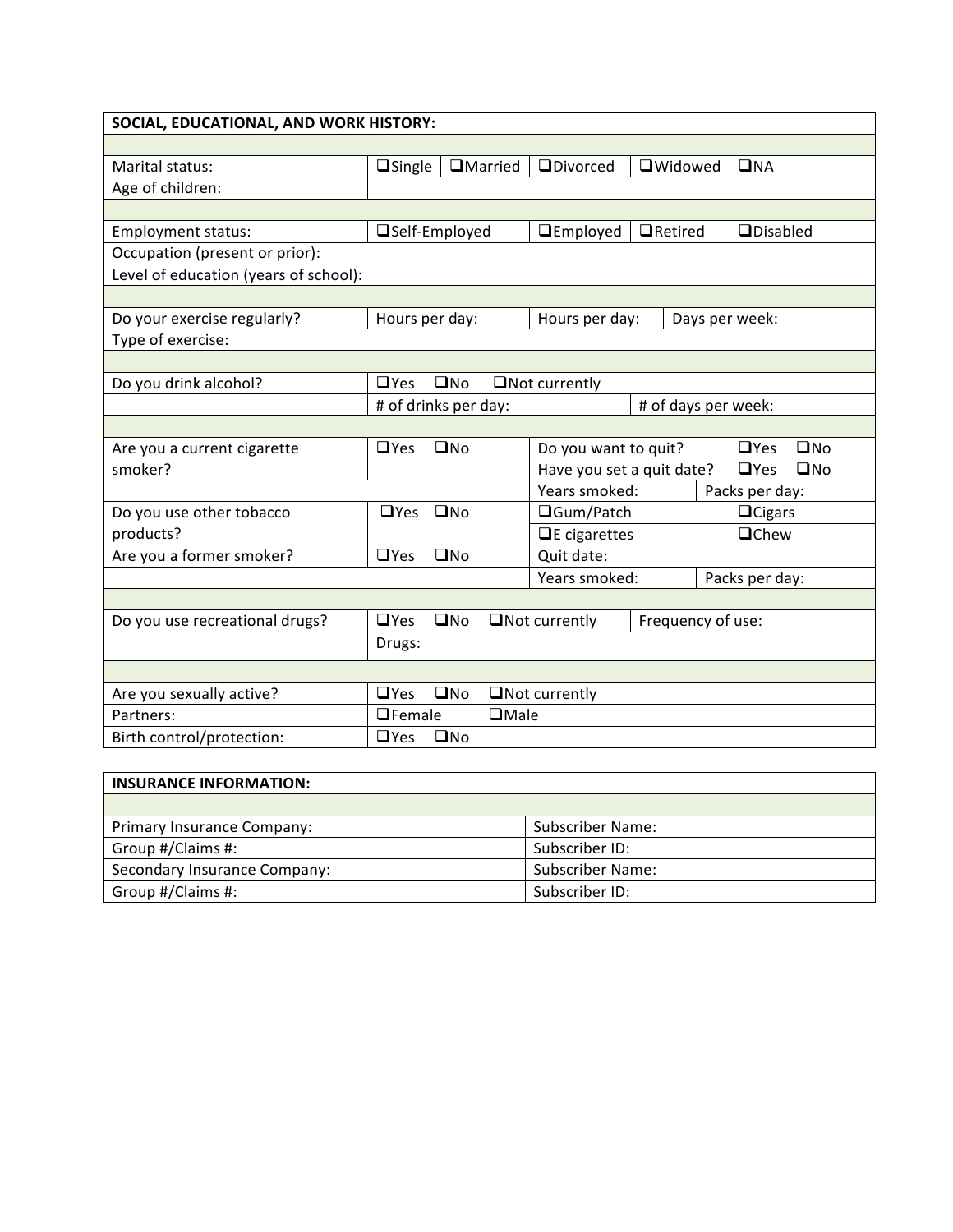## **RELEASE OF BENEFITS AND INFORMATION:**

I UNDERSTAND IT IS MY RESPONSIBILITY TO MEET THE REQUIREMENTS OF MY INSURANCE PLAN TO ENSURE BENEFITS ARE AVAILABLE FOR SERVICES RENDERED. SOME PLANS MAY REQUIRE ME TO NOTIFY THEM WITHIN 24 HOURS OF TREATMENT IF EMERGENT. I AUTHORIZE MY INSURANCE BENEFITS TO BE PAID DIRECTLY TO PLASTIC & RECONSTRUCTIVE SURGEONS, A DIVISION OF PROLIANCE SURGEONS. I UNDERSTAND AND AGREE THAT I AM FINANCIALLY RESPONSIBLE FOR ANY BALANCE DUE AND FOR ANY NON COVERED SERVICES. I AUTHORIZE THE DOCTOR AND/OR INSURANCE COMPANY TO RELEASE ANY INFORMATION REQUIRED FOR THIS CLAIM. MEDICAL INFORMATION MAY BE RELEASED TO YOUR PRIMARY REFERRING PHYSICIAN.

I HEREBY VOLUNTARILY GRANT PERMISSION TO PLASTIC & RECONSTRUCTIVE SURGEONS AND THEIR DESIGNATED REPRESENTATIVES OR EMPLOYEES TO TAKE ANY PREOPERATIVE, INTRAOPERATIVE AND POSTOPERATIVE PHOTO-GRAPHS OF MYSELF FOR PURPOSES OF RECORD, EDUCATION, TO ASSIST THE DOCTOR IN THE PERFORMANCE OF MY SURGERY. I AUTHORIZE SUBMISSION OF MY PHOTOGRAPHS TO INSURANCE CARRIERS FOR THEIR USE IN PREDETERMING COVERAGE FOR MY SURGERY. I HEREBY GRANT PERMISSION FOR THE USE OF ANY OF MY PHOTOGRAPHS IN THE CLINIC'S WEBSITE.

I ACKNOWLEDGE THAT I HAVE RECEIVED A COPY OF THIS OFFICE'S NOTICE OF PRIVACY PRACTICES.

PATIENT SIGNATURE:\_\_\_\_\_\_\_\_\_\_\_\_\_\_\_\_\_\_\_\_\_\_\_\_\_\_\_\_\_\_\_\_\_\_\_\_\_\_\_\_\_\_\_\_\_\_\_\_\_\_\_\_\_\_\_\_\_\_\_\_\_

## **AUTHORIZATION FOR THE TREATMENT OF A MINOR:**

**I AUTHORIZE PLASTIC & RECONSTRUCTIVE SURGEONS, A DIVISION OF PROLIANCE SURGEONS, TO TREAT THE** MINOR PATIENT NAMED ABOVE.

SIGNED BY:\_\_\_\_\_\_\_\_\_\_\_\_\_\_\_\_\_\_\_\_\_\_\_\_\_\_\_\_\_\_\_\_ RELATIONSHIP:\_\_\_\_\_\_\_\_\_\_\_\_\_\_\_\_\_\_\_\_\_\_\_\_\_